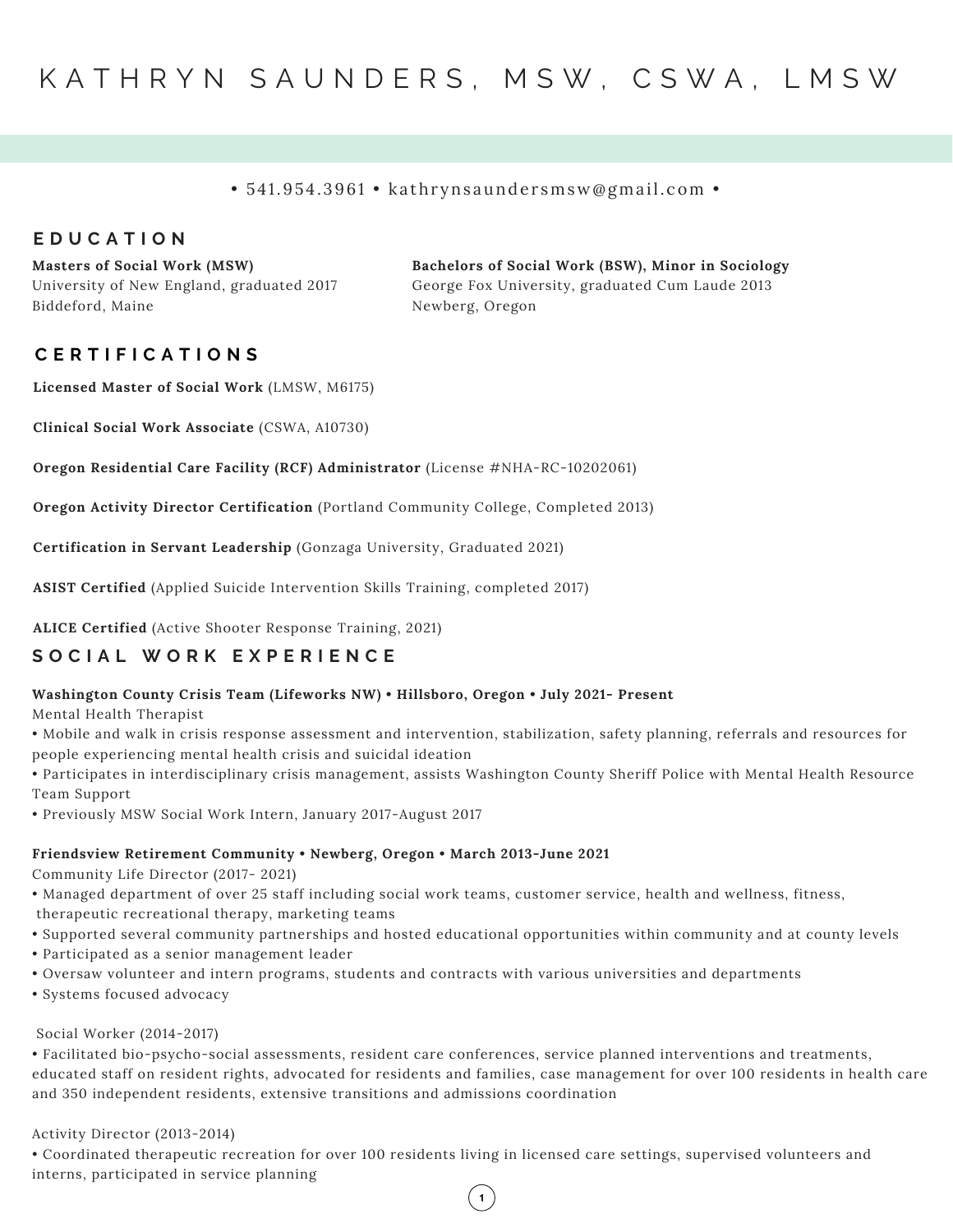# K A T H R Y N S A U N D E R S , M S W , L M S W

## • 541.954.3961 • kathrynsaundersmsw@gmail.com •

# SOCIAL WORK EXPERIENCE CONTINUED

#### **Providence ElderPlace • Portland, Oregon • August 2012-May 2013**

BSW Social Work Intern

• Practiced medical social work through a PACE model of care, worked with MSW team of social workers, intake and enrollment, performed weekly intakes on participants, assisted elders with socialization with small case load, assisted participants with advance directives

• Helped promote prevention with clients through an agreed model of care in agreement with an interdisciplinary team of professionals

#### **HARSCH Investment Properties HUD Housing, • Portland, Oregon • August 2011-May 2012**

BSW Social Work Intern

• Practiced relational one on one case management, resource referrals, and group therapy with a diverse clientele of low income and elder individuals suffering from hardships ranging from mental health disorders, developmental disabilities, and physical impairments. Assist the supervisor of affordable housing with resident activities, as well as service coordination

# TEACHING & FACULTY EXPERIENCES

### George Fox University . Associate Field Director, Assistant Professor of Social Work, College of Social Work, Mater of **Social Work • August 2021-Present**

Assisting with the MSW Field Program, coordinating all items related to field. Teaching field seminar classes and providing supervision for program.

#### **George Fox University • Adjunct Faculty • Fall 2017**

Social Work Practice with Older Adults, SWRK 410

This course provided a general introduction to the study of aging, older people, and their adaptation to a rapidly-changing world from a social work perspective. Topics examined include aging in America, ageism, dementia, self-determination, sexuality, hoarding, elder abuse, hospice/end of life, and more.

#### **BSW and MSW Individual Social Work Supervision • 2013-Present**

Served as both task and field supervisor for both BSW and MSW placements at Friendsview.

## **BSW Group Supervision and Consultation • Adjunct Faculty**

Employed by George Fox University to provide BSW group supervision, most recently January 2021-May 2021.

## **Guest Speaker and Lecturer:**

George Fox University Social Work 180, Social Work with Vulnerable Adults, Panelist on MSW Senior Capstone Classes, Gerontological Social Work Practice, and more.

 $\left( \begin{array}{c} 2 \end{array} \right)$ 

Portland Community College Gerontology Professional Panel, January 2021

# **M E M B E R S H I P**

**NASW Oregon and National Association of Social Workers •** (Membership #886632934)